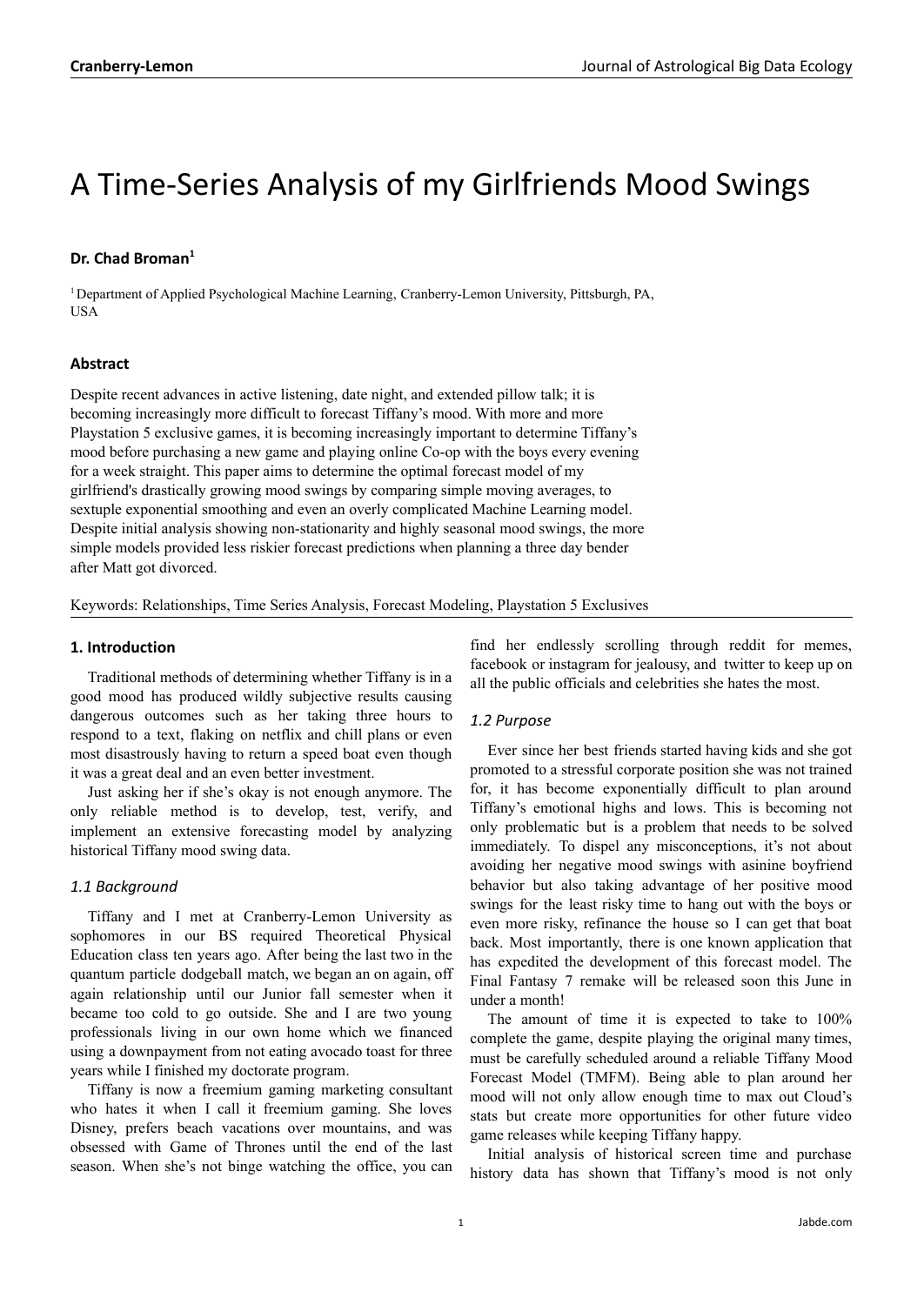seasonal but auto correlated. This was confirmed in [1] by her Pearson Correlation Coefficient and a variety of metrics. Unfortunately, a study [1] determined that her mood is not stationary by using a Dickey-Fuller test which means that simple seasonally adjusted models will not be adequate.

#### **2. Data Collection and Cleaning**

Data collection of Tiffany's mood swings has been an ongoing effort ever since the infamous speed boat incident of 2018 deconstructed in [2]. As 1970s mood ring accuracy has been long debunked by popular science, a more active approach has been required [3]. Mood swing severity has been logged and time stamped with a subjective empathic pain scale, as well as time and monetary loss.



Figure 1: Empathetic mood pain scale [Robert Weis](https://commons.wikimedia.org/wiki/File:Children%27s_pain_scale.JPG), [CC BY-SA](https://creativecommons.org/licenses/by-sa/4.0) [4.0,](https://creativecommons.org/licenses/by-sa/4.0) via Wikimedia Commons

The analysis and modeling was only 15% of the work to develop the optimal TMFM. Before Tiffany's historical mood data was able to be analyzed in [1] and then forecasted in this paper, it had to be collected and cleaned. Of course her moods may be seasonal and represented in impromptu online purchases, non-mood related shopping appeared to be seasonal according to holidays and special occasions. Likewise, social media doom and hate scrolling might be highly correlated with mood, or just from breaking news stories which is not helpful in our TMFM.

This does not mean that these special seasonal effects and 24 hour news cycles are not influential towards Tiffany's mood swings. Due to the problem of season-holiday-mood causality, a Mood Metric Equivalent Measurement (MMEM) was established in [4] in order to in take seasonal data to accurately assess Tiffany Mood Variability (TMV) in the equations below where SACM is the Seasonal Auto Correlated Matrix calculated by average purchases and social media trending analytics normalized by her work week burden. The SACM is then transformed into the TMV by ensuring matrix symmetry.

(1) SACM =  $(eig(Purchases)$  +  $eig(dSocial)$ MediaScrolling/dt))\*inv(Work Week Burden) (2)  $TMV = 0.5*(SACM+SACM.transpose)$ 

#### **3. Methodologies**

Due to the meticulously cleaned data, black box Time Analysis tools were easily applied and evaluated against Tiffany's historical data. With more than two years of data, these forecasting models could be cross validated for a historical first in our ten year relationship, far beating the over fit multivariate approach which caused the end of my relationship with my highschool sweetheart a year into college [5]. Tiffany's data was modeled in this paper using a seven day moving average, Sextuple Exponential Smoothing, Autoregressive-moving average (ARMA) and one overly complicated Machine learning black boxes.

#### *3.1 Moving Average*

The most simple model applied to Tiffany's mood swing data was a seven day moving average. While this extremely rudimentary approach may have not been the best for implementing higher dimensionality predictors, it created less noisy forecasts compared to the more complex alternatives. While her data appeared to be autocorrelated over a 24 hour cycle, the most effective averaging window for non intuitive forecasts optimized at a 7 day moving average in case she was just feeling a bad case of the Mondays. This is not true in extremely variable days such as below in Figure 2 implemented with an hour by hour moving average model of Tiffany's mood during the 2018 Speedboat and Pregnancy Scare Incident [2].



Figure 2: Tiffany's Mood during the 2018 Pregnancy Scare

Tiffany by no means could be modeled with a simple moving average with sufficient hour by hour or even day by day resolution. This was established in the widespread panic conjecture [6] after I saw her at a jam band concert for the first time. Regardless, seven day average forecasting does find use in this simple model beyond traditional intuition.

#### *3.2 Sextuple Exponential Smoothing*

In order to make exponential smoothing achievable for an optimal TMFM, six smoothing functions were needed. Traditionally, a single exponential smoothing model can be used on more stationary data. A double exponential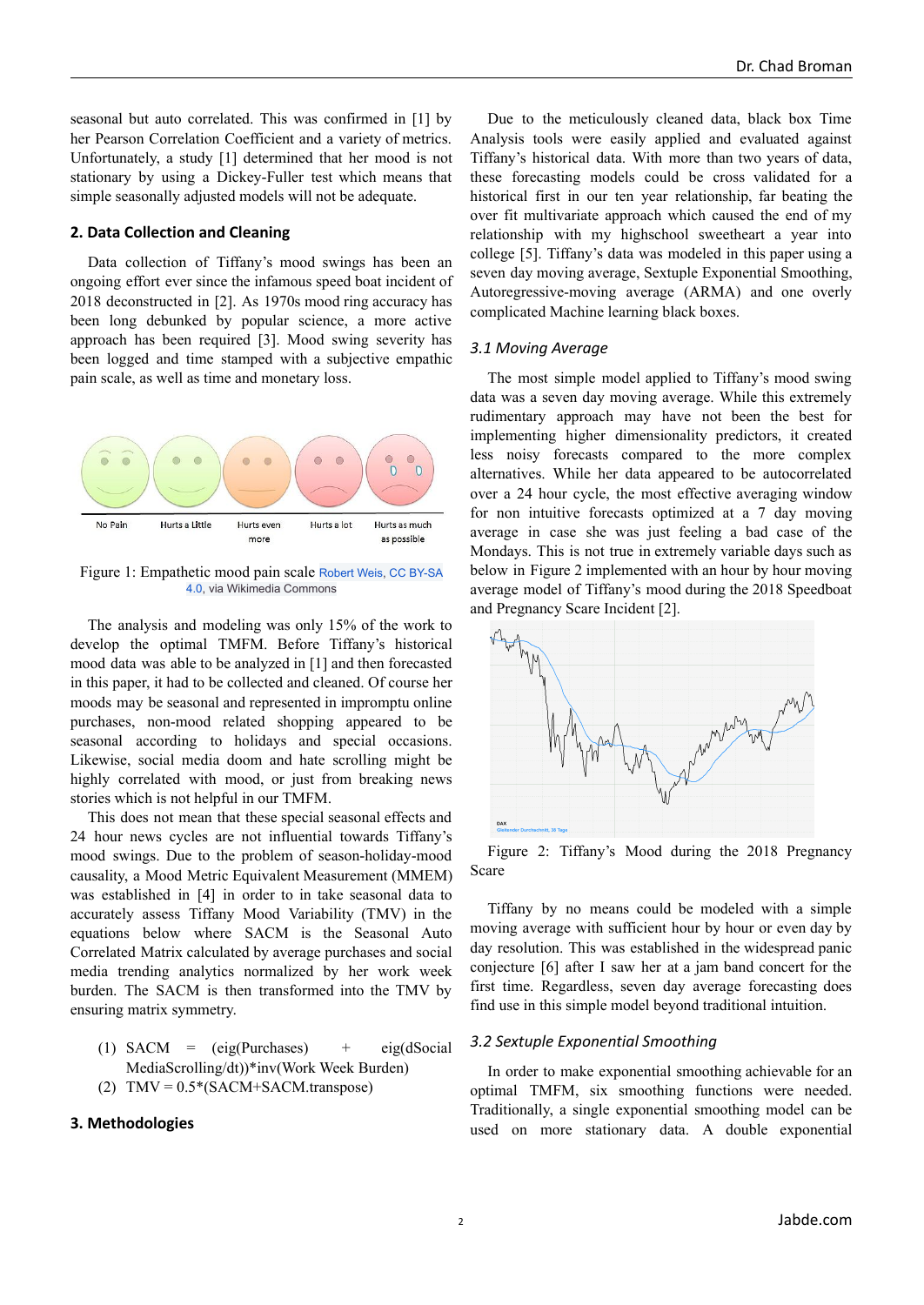smoothing function is then used when there is a trend in the time series. Adding yet another exponential smoothing function then can handle seasonal variation.

For Tiffany's model, a fourth, fifth and sixth exponential smoothing layer was needed to account for weekly boys nights keeping me at the bar until last call, the effects from her mother's periodic cryptic telephone conversations as well as the occasional friends weddings and child births while I wait for the perfect time to pop the question, even though she understands that it just hasn't been the right time for the past three years and we do not need a societal construct to show how much we love each other. Choosing the smoothing alpha values has proven to be almost as challenging as cleaning the data but still not impossible.

#### *3.3 Autoregressive–moving-average model*

While Tiffany is very self conscious about this and I've always been into it, she has always required a extensive linear combination of polynomials to be effectively modeled [7] both in personality and physical appearance. As far as this paper is concerned, an Autoregressive-moving-average (ARMA) model was the only way to capture her unique combination of seasonality and personality describing polynomials.

Among the traditional Time-Series forecast modeling techniques, ARMA is the most likely to get the lower level resolution forecast predictions for riskier behavior such as reopening the boat discussion while potentially defending seemingly low risk behavior against classic Tiffany relationship conversations that begin with "I'm fine...it's just that…"

The ARMA is expected to be the most high risk high reward mood swing modeling technique. Discovering the positive and negative mood swings will be high risk high reward depending on if the forecast model can find the right time delay parameter when fitting the weekly/daily/seasonal driven polynomials.

#### *3.4 Overly Complicated ML Approach*

There's nothing better at modeling a black box like Tiffany's mood swings like an unexplainable Machine Learning black box. Using a python Long Short Term Memory (LSTM) structure I created for my buddy so that he would stop bothering me about making billions predicting the stock market with my programming knowledge and his financial acumen, Tiffany's mood could also be forecasted.

Even after ten years of a steady relationship and many ups and downs, there is still a lot which baffles me about that wonderful woman. As much as I think I know about her, a black box canned Machine Learning algorithm approach may be the best method to have my cake and eating it when FF7 comes out in less than three weeks.



Figure 3: ML implementation of a TMFM

However, as the ARMA approach was high risk/high reward, there's no telling how high risk/high reward using an overkill trendy machine learning algorithm will be in practice. It may pick up on things about her I won't know for another ten or even twenty years, likewise it could ignore obvious trends and characteristics I could code into a moving average or exponential smoothing function.

As exciting as it is, playing the Final Fantasy 7 remake is not important enough and there is not enough training data to create an extensive staged supervised deep learning training scheme that could take advantage of my knowledge of a properly structured TMFM. It's coming out in under a month, there's no time! Canned ML algorithms it is!

#### **4. Results**

With under a month away to the release date, the forecasting was hastily tested and documented so that in the eventuality the models do not work, I can't be labeled "Insensitive to her feelings again," like when CyberPunk 2077 came out right when she couldn't tell if her entire marketing team was completely working against her after her promotion to team lead. It turned out they weren't but that's not what was important.

When my college roommate Matt got divorced, we last minute drove to New York for a three day bender and monitored Tiffany's passive aggressive text messages and concern for how much money I was spending to evaluate each model against MMEM truth data. Each model performed generally as predicted and their results can be seen in Figure 4. As speculated, the lower fidelity models were lower risk while the higher fidelity models were locally more accurate with occasional inaccurate predictions and time delay problems.